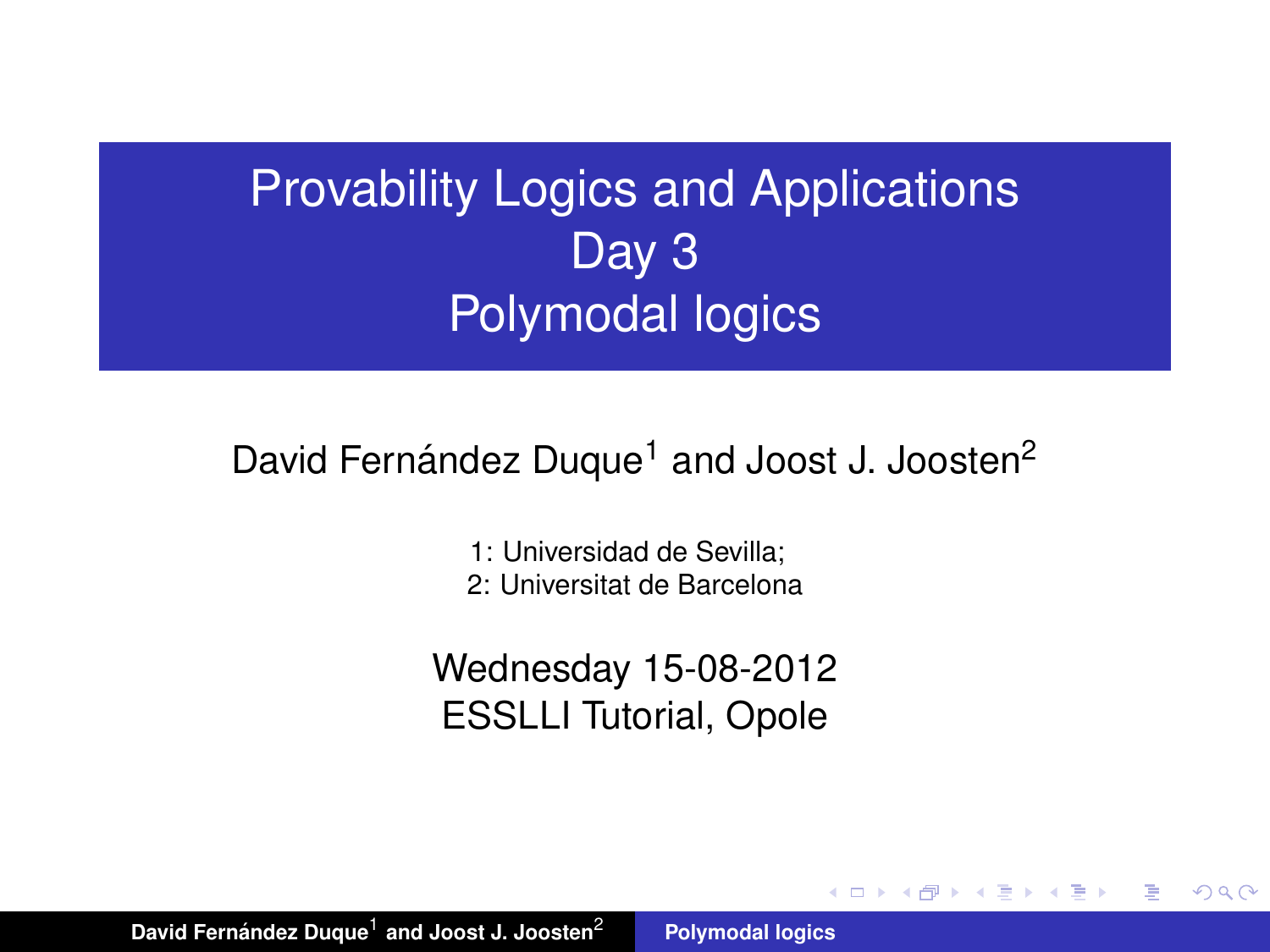$GLP_{\omega}$ : Contains one modality [*n*] for each  $n < \omega$ . Axioms:

$$
[n](\varphi \to \psi) \to ([n]\varphi \to [n]\psi) \qquad (n < \omega)
$$
  
\n
$$
[n]([n]\varphi \to \varphi) \to [n]\varphi \qquad (n < \omega)
$$
  
\n
$$
[n]\varphi \to [m]\varphi \qquad (n < m < \omega)
$$
  
\n
$$
\langle n \rangle \varphi \to [m](n)\varphi \qquad (n < m < \omega)
$$

4 御 ト 4 唐 ト 4 唐

 $299$ 

重

Rules: Modus ponens and necessitation for all modalities

Introduced by Japaridze in 1988.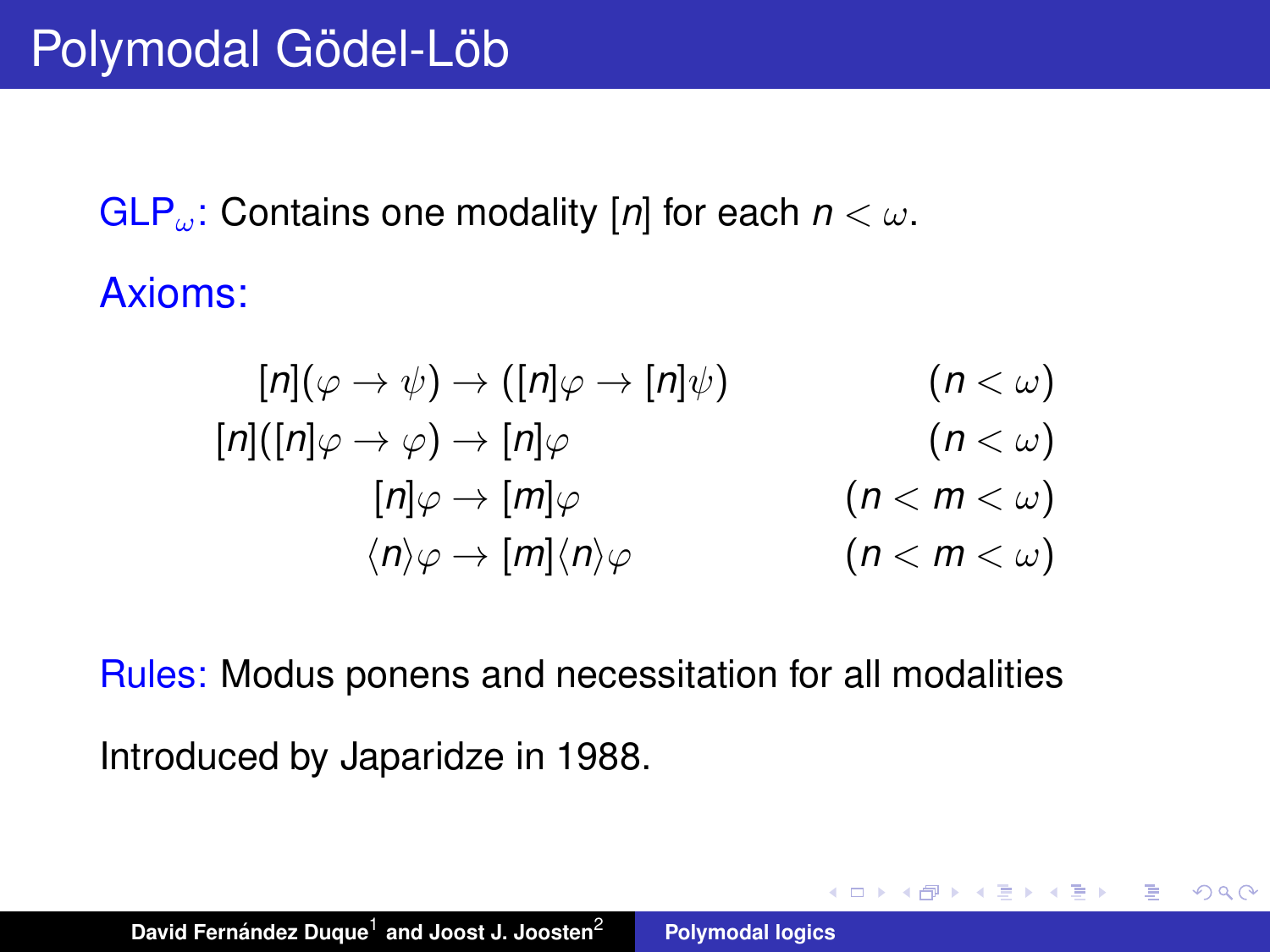### Recall: Π*<sup>n</sup>* formulas are arithmetic formulas of the form

∀*x*0∃*x*1∀*x*<sup>2</sup> . . . *Qnxn*φ

If  $f : \mathbb{P} \to \mathsf{L}_{\mathsf{PA}}$ , we extend *f* to all  $\mathsf{L}_{\omega}$ :

 $\blacktriangleright$  *f* commutes with Booleans

$$
\blacktriangleright \ f([0]\phi) = \Box_T \phi := \text{Prv}_T(\overline{\ulcorner \phi \urcorner})
$$

**F** for  $n > 0$ ,  $f(\lfloor n \rfloor \phi)$  means "Provable in *T* together with the set of all true Π*<sup>n</sup>* sentences."

イロメ イ部メ イヨメ イヨメー

ミー  $2990$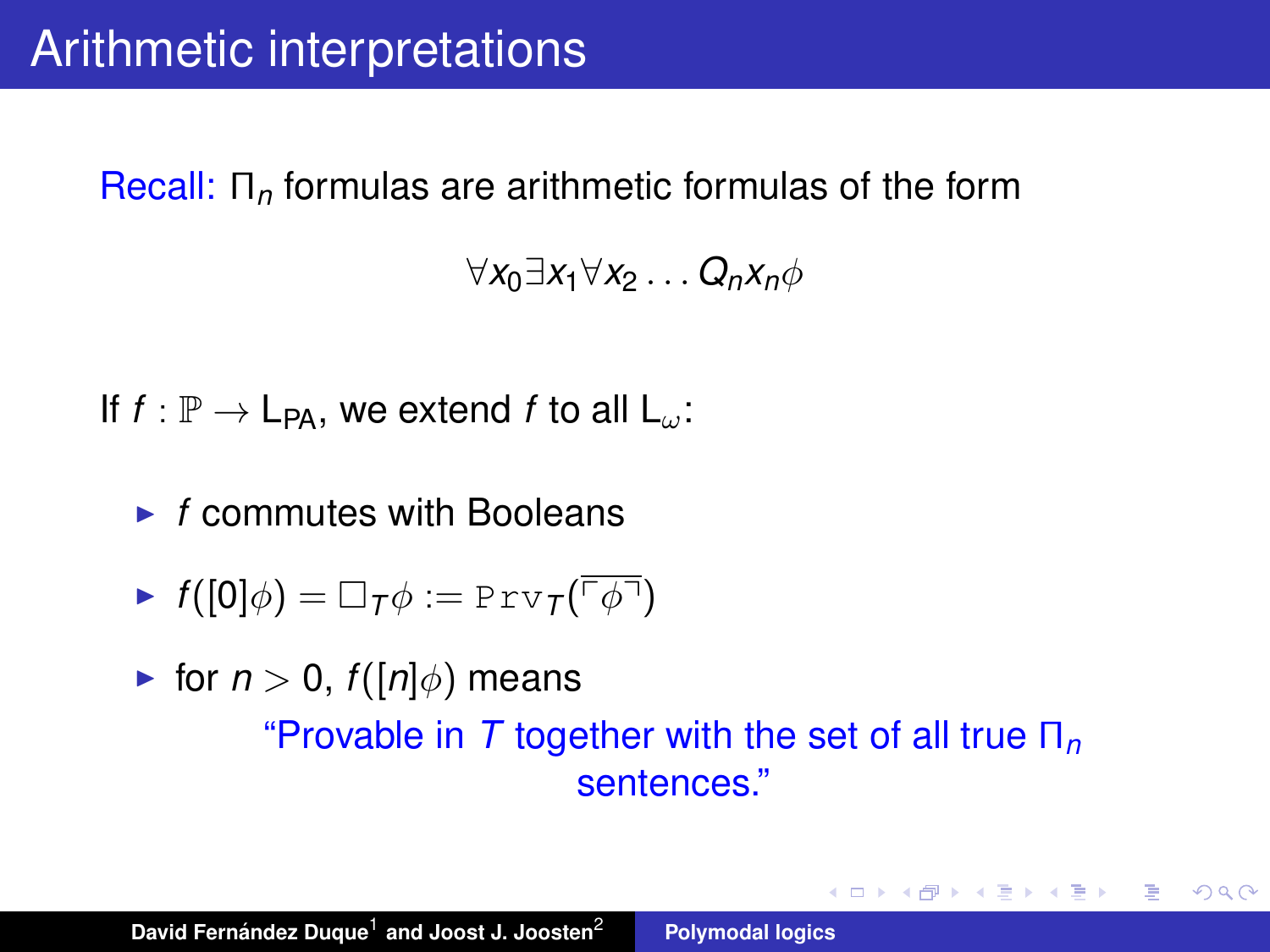## Theorem *For all n*  $\lt \omega$  *there is a formula*  $True<sub>n</sub>(x)$  *such that*  $N \models \text{True}_{n}(\overline{k})$  *if and only if k codes a true*  $\Pi_{n}$ -sentence.

With this, we can formalize *n*-provability:

$$
[n]_T(x) := \exists y \big(\text{True}_n(y) \wedge \Box_T(y \to x)\big).
$$

4 何 ト 4 百 ト

Þ  $2Q$ 

Note: if *T* is elementarily presented then  $\left[\frac{n}{\tau}(x)\right]$  is  $\Sigma_{n+1}$ .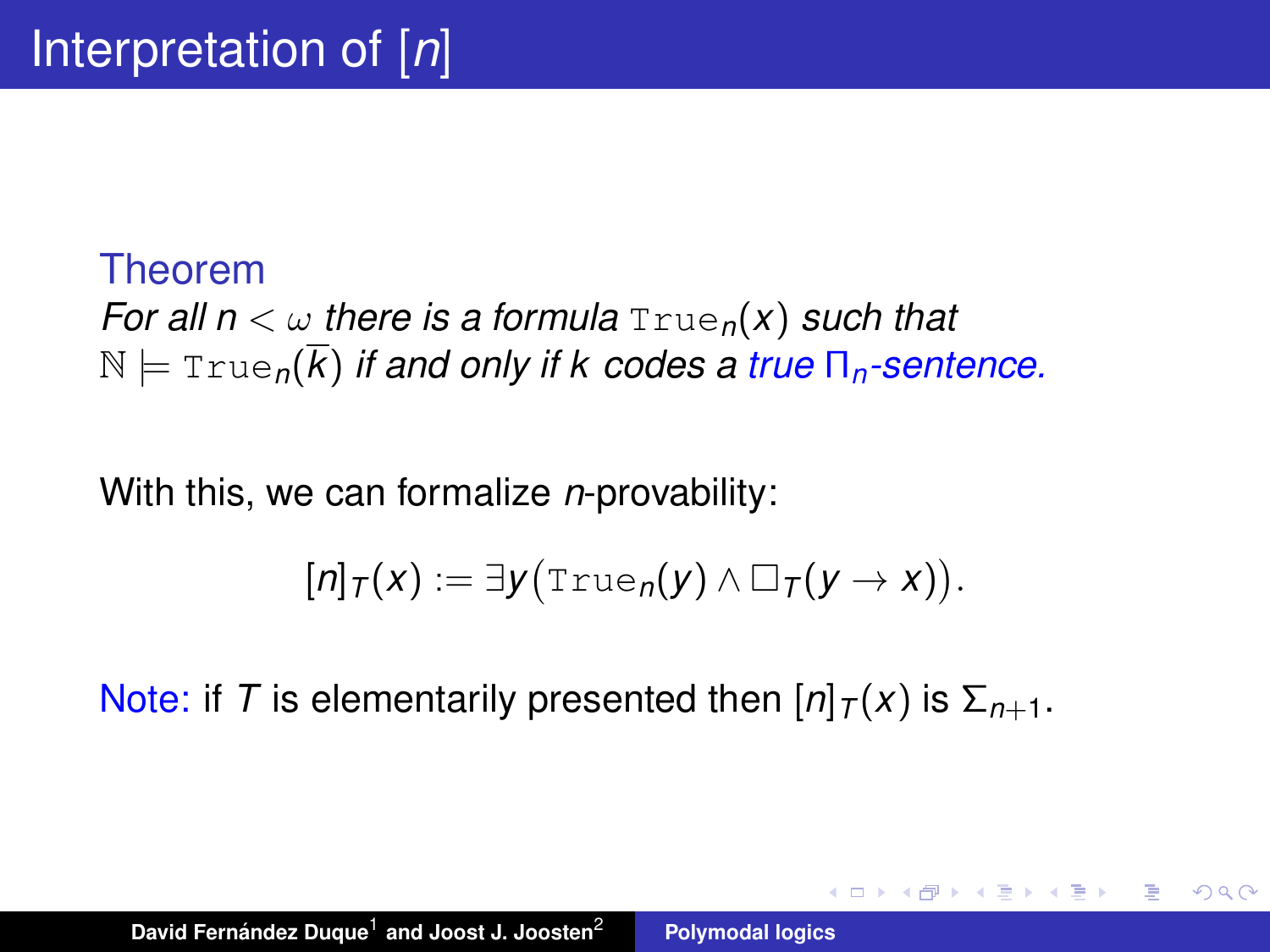### GLP<sup>ω</sup> *is sound for its arithmetic interpretation over any T containing* EA*.*

イロメ イ部メ イヨメ イヨメー

重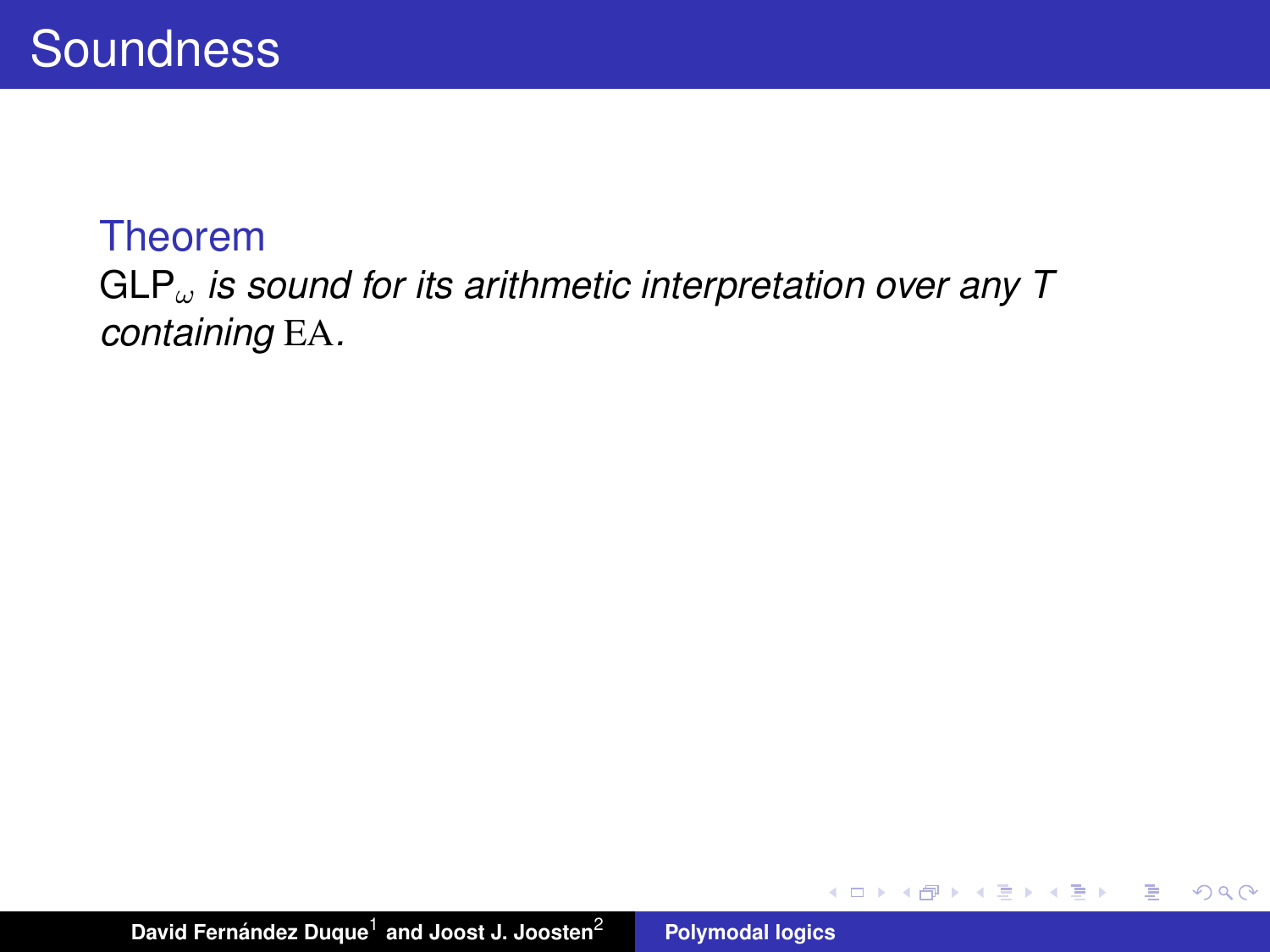## GLP<sup>ω</sup> *is sound for its arithmetic interpretation over any T containing* EA*.*

Proof.

1. 
$$
[n](\phi \to \psi) \to ([n]\phi \to [n]\psi)
$$

イロメ イ部メ イヨメ イヨメー

重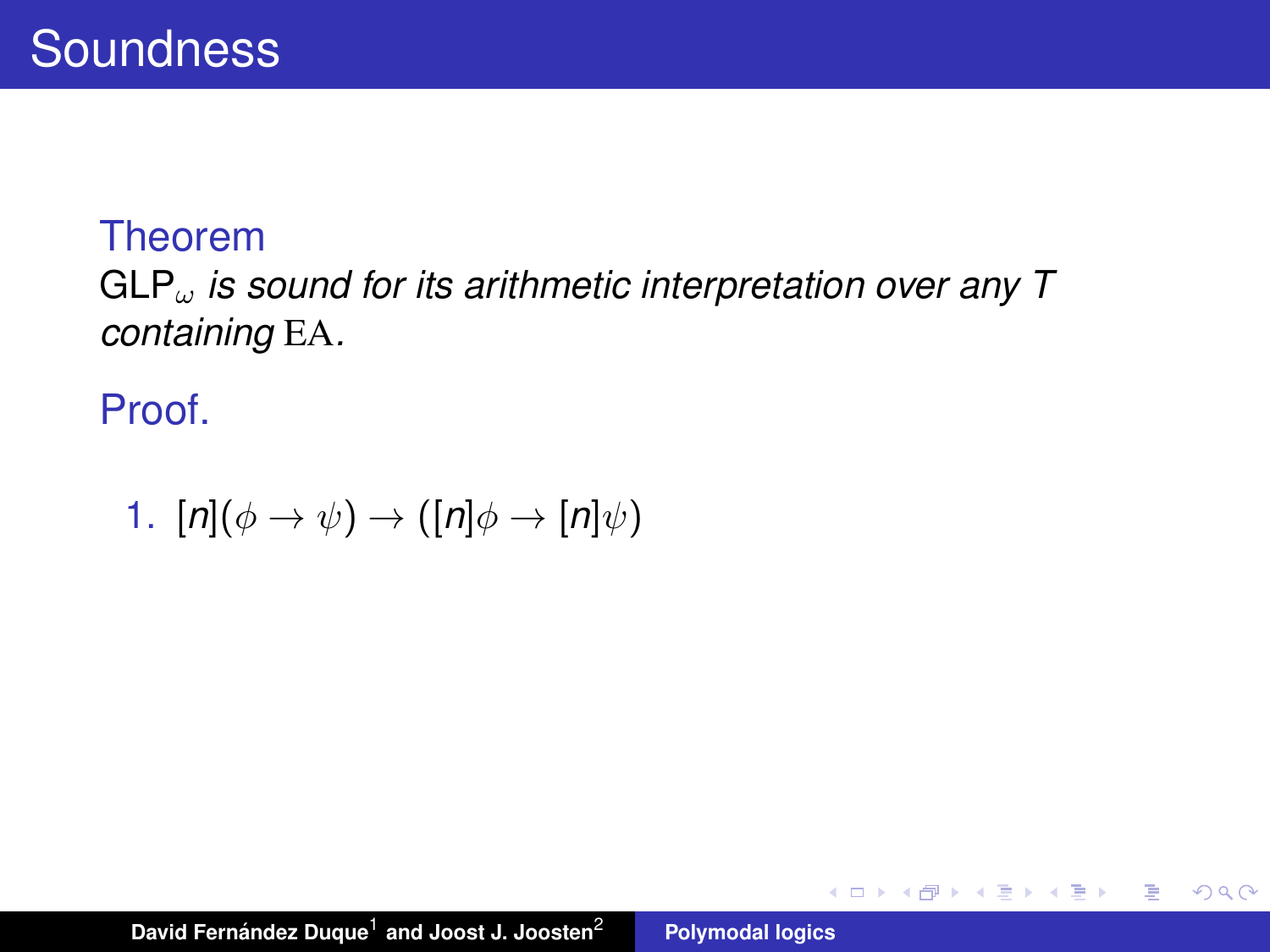## GLP<sup>ω</sup> *is sound for its arithmetic interpretation over any T containing* EA*.*

Proof.

1. 
$$
[n](\phi \rightarrow \psi) \rightarrow ([n]\phi \rightarrow [n]\psi)
$$
  
2.  $[n]([n]\phi \rightarrow \phi) \rightarrow [n]\phi$ 

イロメ イ部メ イヨメ イヨメー

重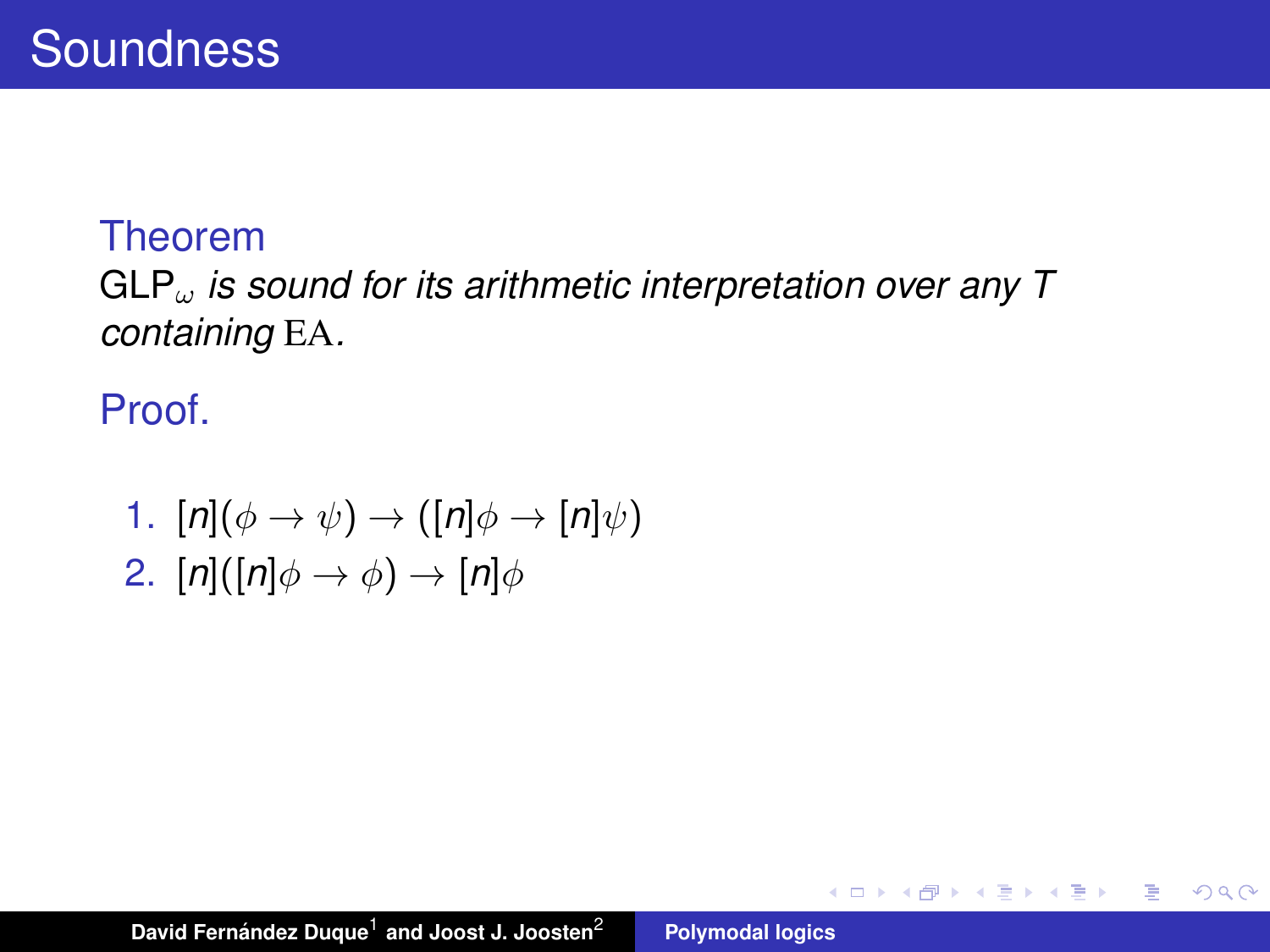## GLP<sup>ω</sup> *is sound for its arithmetic interpretation over any T containing* EA*.*

Proof.

1. 
$$
[n](\phi \rightarrow \psi) \rightarrow ([n]\phi \rightarrow [n]\psi)
$$
  
\n2.  $[n]([n]\phi \rightarrow \phi) \rightarrow [n]\phi$   
\n3.  $[n]\phi \rightarrow [n+1]\phi$ 

イロメ イ部メ イヨメ イヨメー

重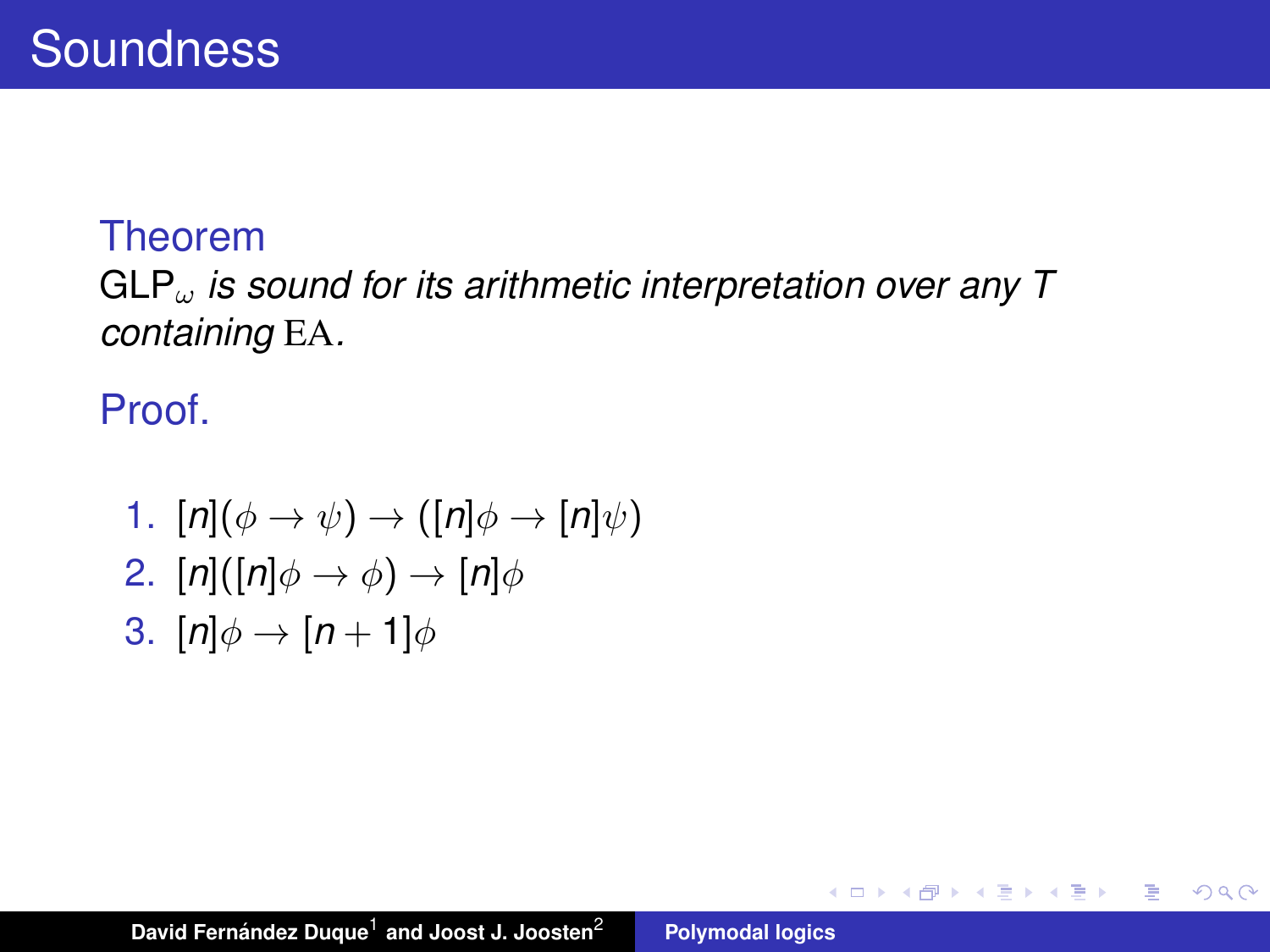## GLP<sup>ω</sup> *is sound for its arithmetic interpretation over any T containing* EA*.*

Proof.

1. 
$$
[n](\phi \rightarrow \psi) \rightarrow ([n]\phi \rightarrow [n]\psi)
$$
  
\n2.  $[n]([n]\phi \rightarrow \phi) \rightarrow [n]\phi$   
\n3.  $[n]\phi \rightarrow [n+1]\phi$   
\n4.  $\langle n \rangle \phi \rightarrow [n+1]\langle n \rangle \phi$ 

イロメ イ部メ イヨメ イヨメー

重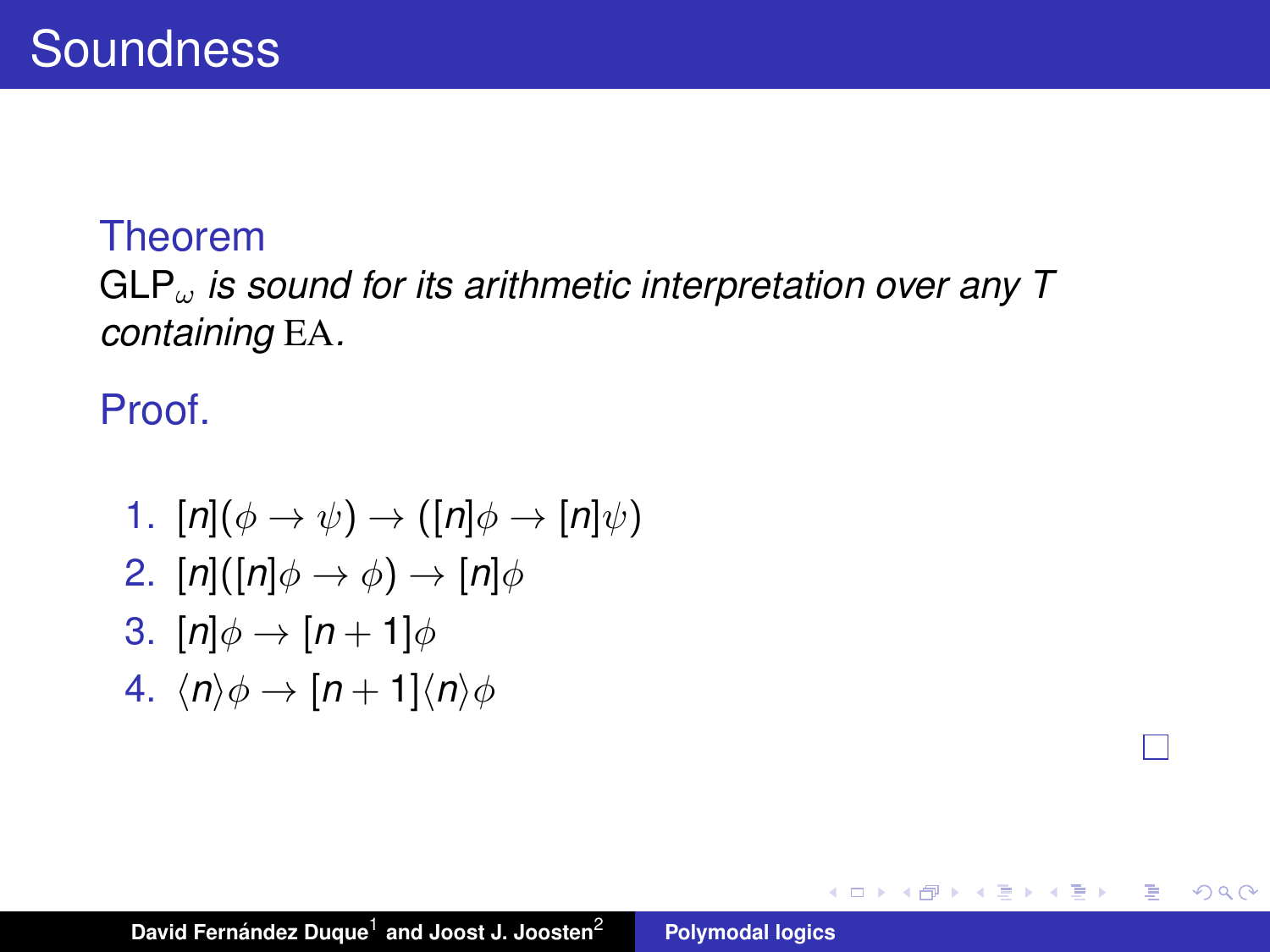### Frames:

 $\langle W, \langle >_n \rangle_{n<\omega} \rangle$ 

イロトス 御 トス 言 トス 言 トー

高。  $2QQ$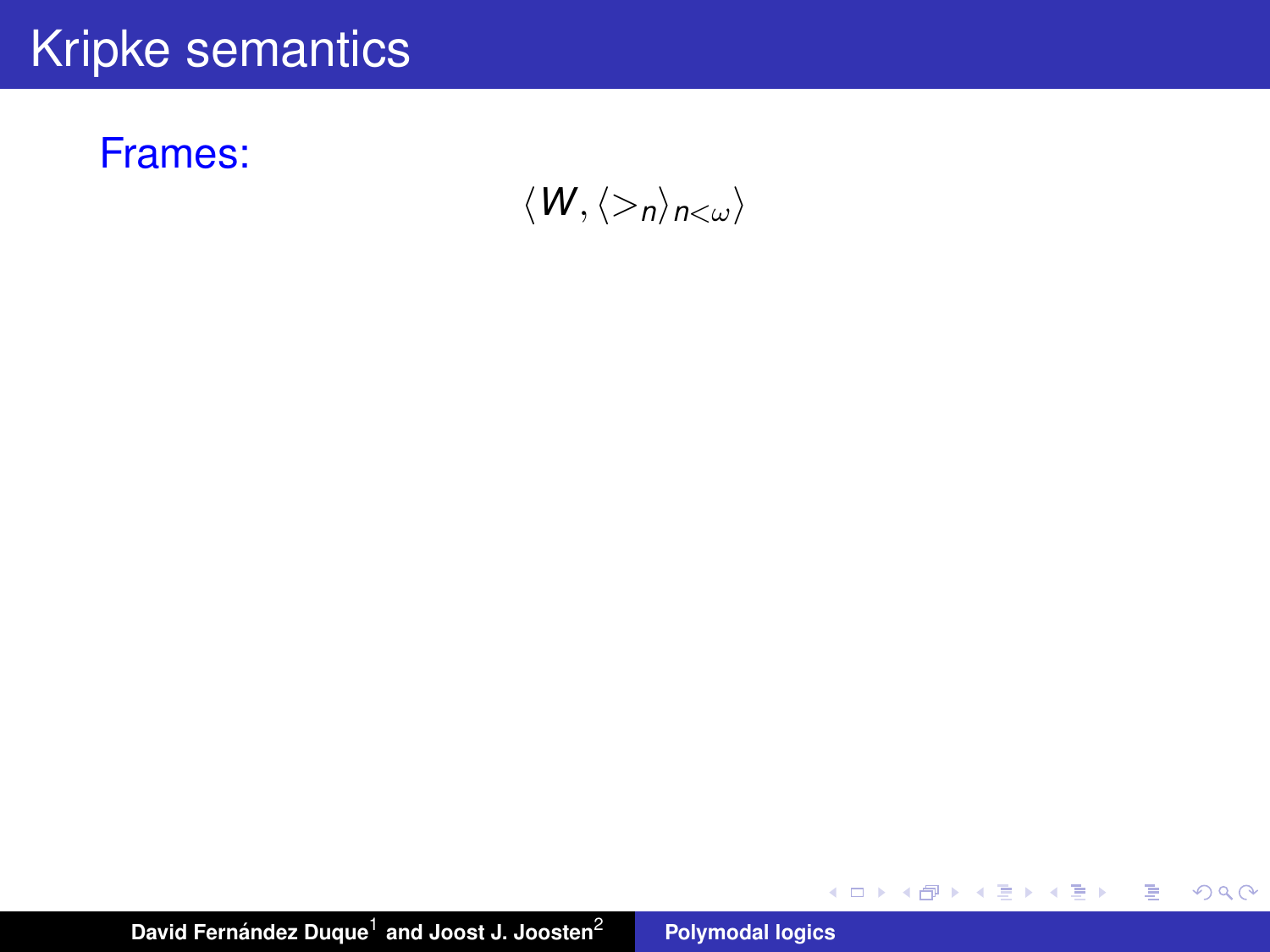Frames:

 $\langle W, \langle >_n \rangle_{n<\omega} \rangle$ 

K ロ ▶ K 個 ▶ K 로 ▶ K 로 ▶ - 로 - K 9 Q @

 $[n]([n]\varphi \rightarrow \varphi) \rightarrow [n]\varphi$ :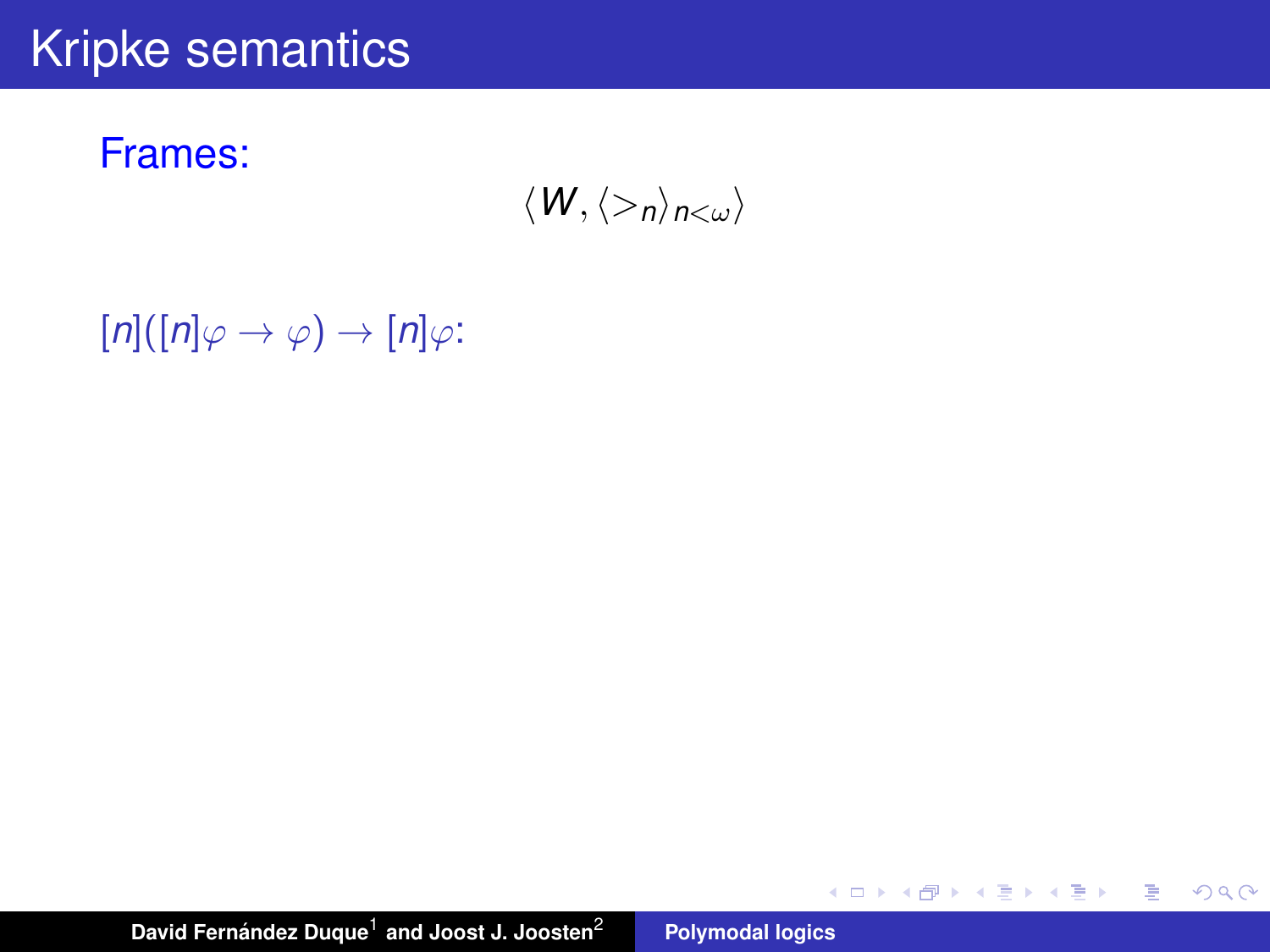Frames:

$$
\langle W,\langle>_n\rangle_{n<\omega}\rangle
$$

 $[n]([n]\varphi \rightarrow \varphi) \rightarrow [n]\varphi$ :

#### Valid iff  $>$ <sub>n</sub> is well-founded and transitive

イロメ イ部メ イヨメ イヨメー

ミー  $2990$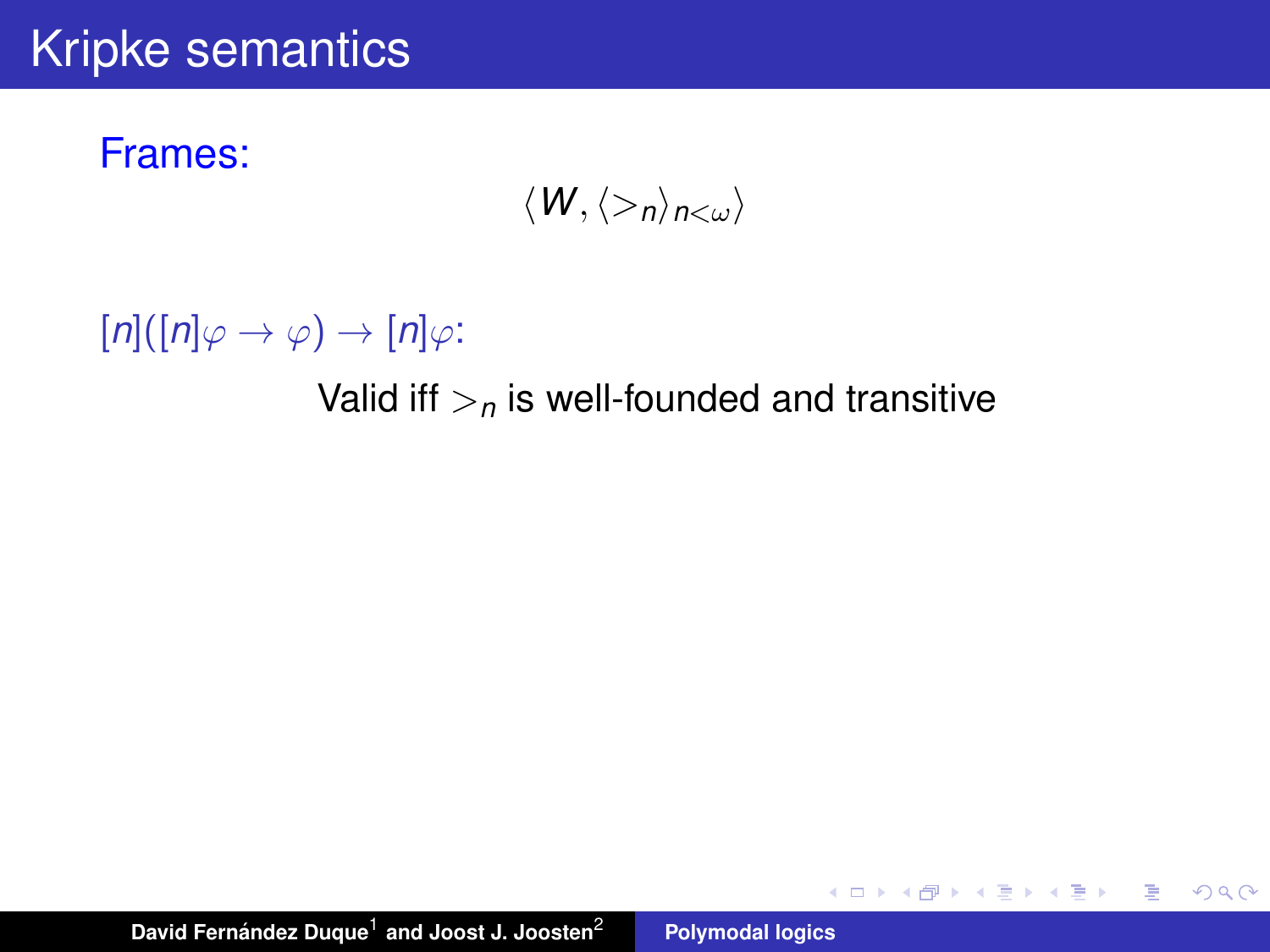### Frames:

$$
\langle W,\langle>_n\rangle_{n<\omega}\rangle
$$

 $[n]([n]\varphi \rightarrow \varphi) \rightarrow [n]\varphi$ :

Valid iff  $>$ <sub>n</sub> is well-founded and transitive

イロメ イ部メ イ君メ イ君メー

 $E = \Omega Q$ 

 $[n]\varphi \rightarrow [n+1]\varphi$ :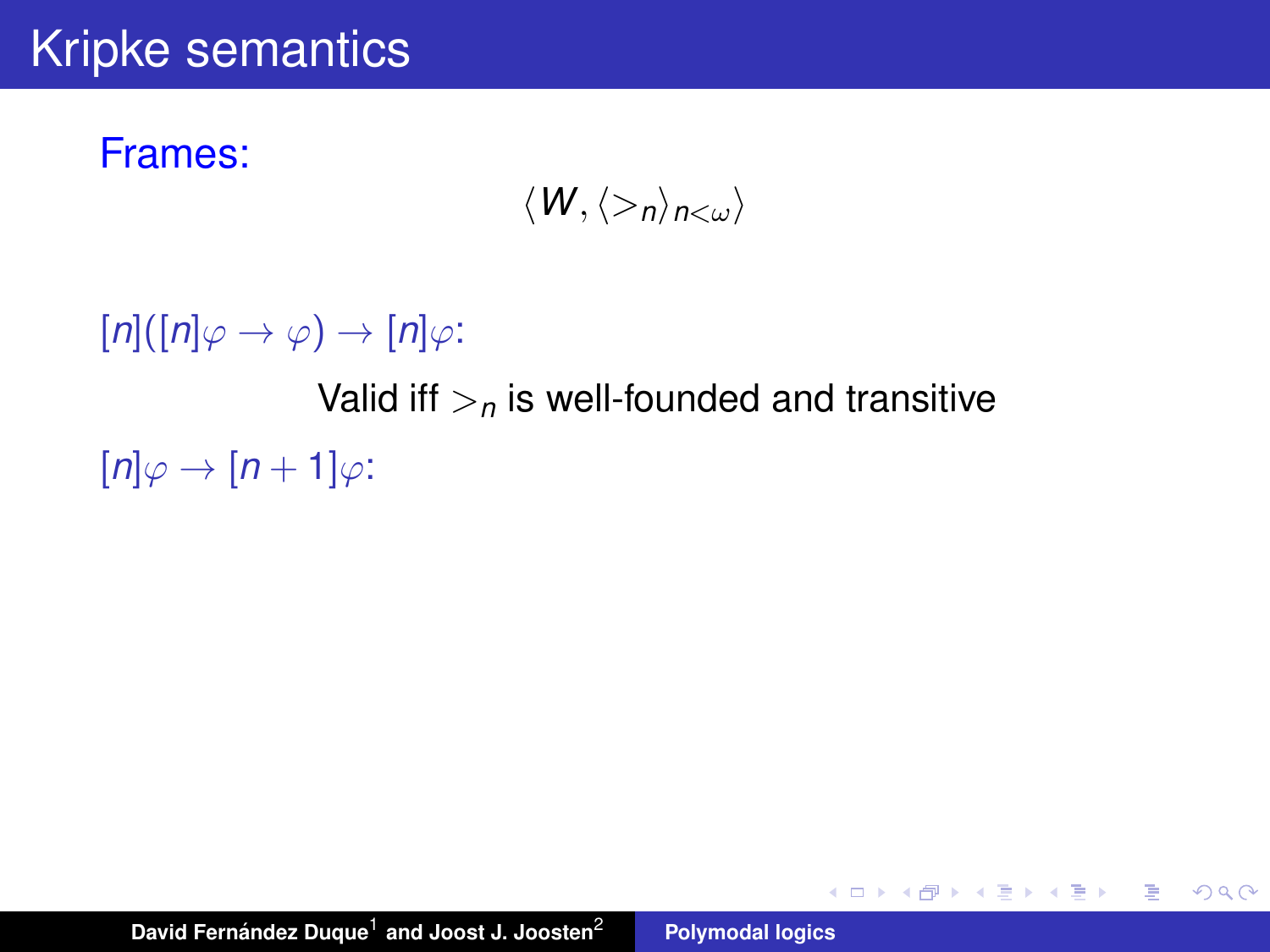### Frames:

$$
\langle W,\langle>_n\rangle_{n<\omega}\rangle
$$

 $[n]([n]\varphi \rightarrow \varphi) \rightarrow [n]\varphi$ :

Valid iff  $>$ <sub>n</sub> is well-founded and transitive

K ロ ▶ K 個 ▶ K 로 ▶ K 로 ▶ - 로 - K 9 Q @

 $[n]\varphi \rightarrow [n+1]\varphi$ :

Valid iff  $w >_{n+1} v \Rightarrow w >_n v$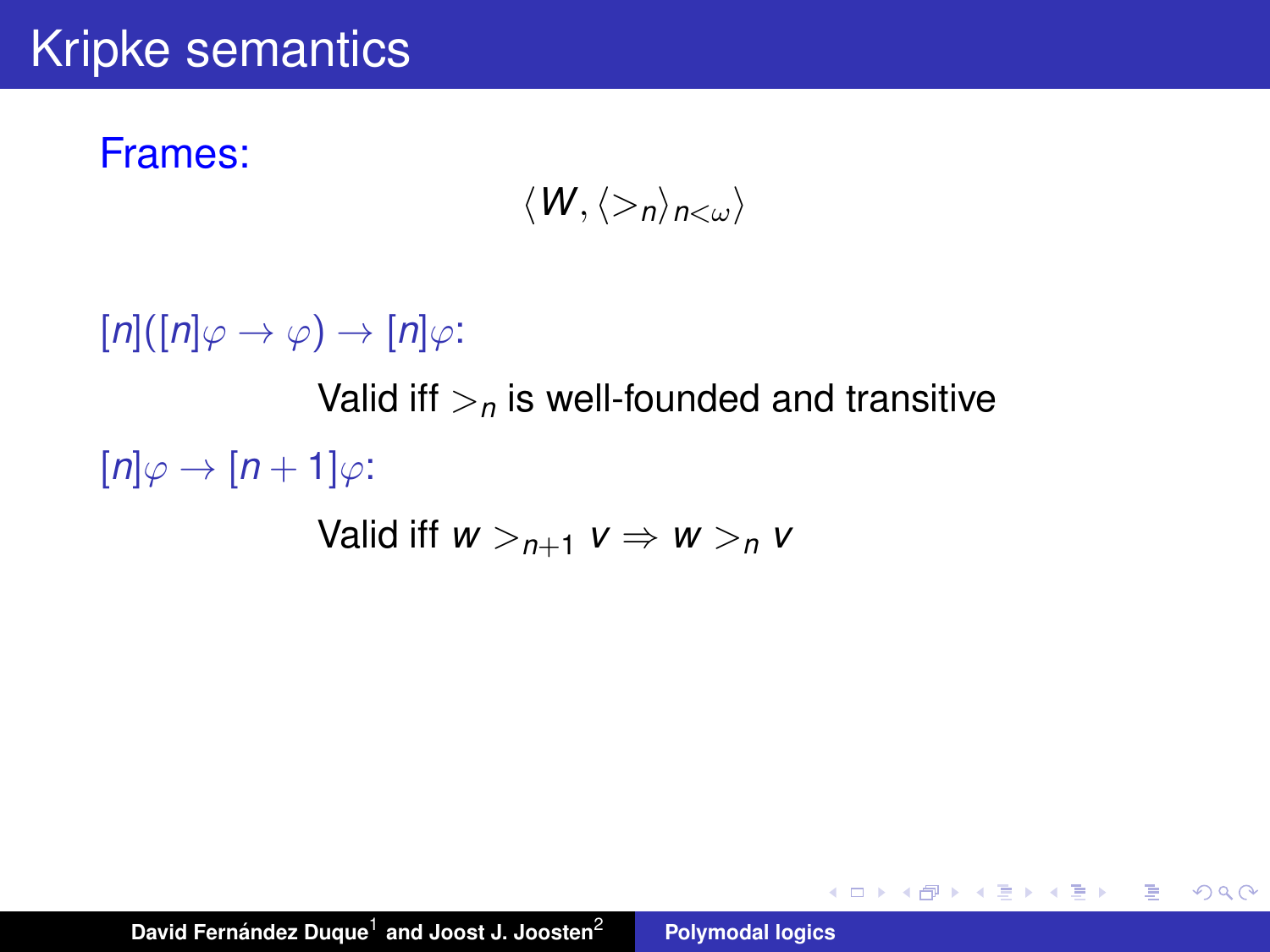### Frames:

$$
\langle W,\langle>_n\rangle_{n<\omega}\rangle
$$

K ロ ▶ K 御 ▶ K 重 ▶ K 重 ▶ 三重 → 約 Q @

 $[n]([n]\varphi \rightarrow \varphi) \rightarrow [n]\varphi$ : Valid iff  $>$ <sub>n</sub> is well-founded and transitive  $[n]\varphi \rightarrow [n+1]\varphi$ : Valid iff  $w >_{n+1} v \Rightarrow w >_n v$  $\langle n \rangle \varphi \rightarrow [n+1] \langle n \rangle \varphi$ :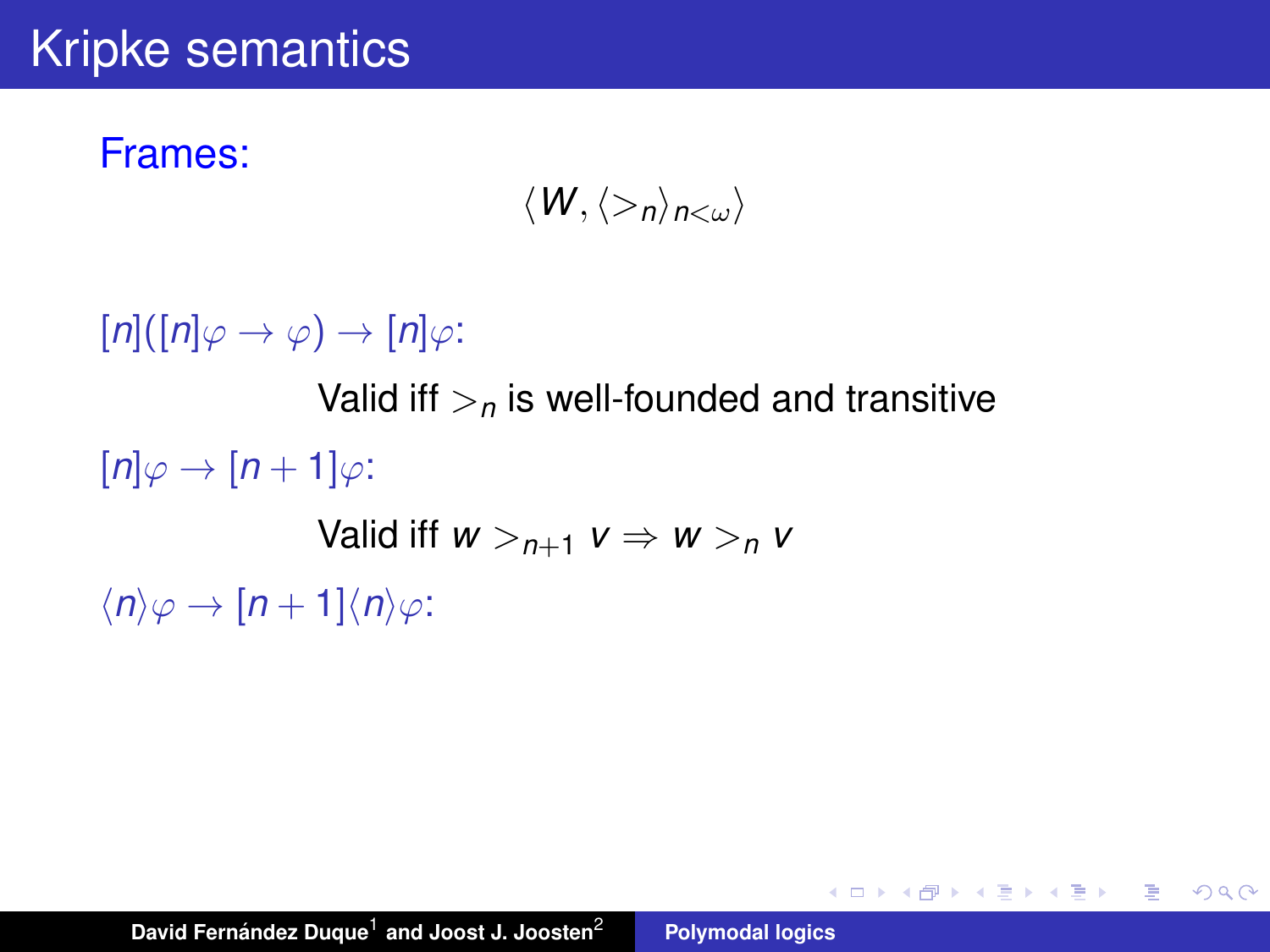### Frames:

$$
\langle W,\langle>_n\rangle_{n<\omega}\rangle
$$

 $[n]([n]\varphi \rightarrow \varphi) \rightarrow [n]\varphi$ : Valid iff  $>$ <sub>n</sub> is well-founded and transitive  $[n]\varphi \rightarrow [n+1]\varphi$ : Valid iff  $w >_{n+1} v \Rightarrow w >_0 v$  $\langle n \rangle \varphi \rightarrow [n+1] \langle n \rangle \varphi$ : Valid iff

 $w > n$  *v* and  $w >_{n+1} u \Rightarrow u >_n v$ 

K ロ ▶ K 御 ▶ K 重 ▶ K 重 ▶ 三重 → 約 Q @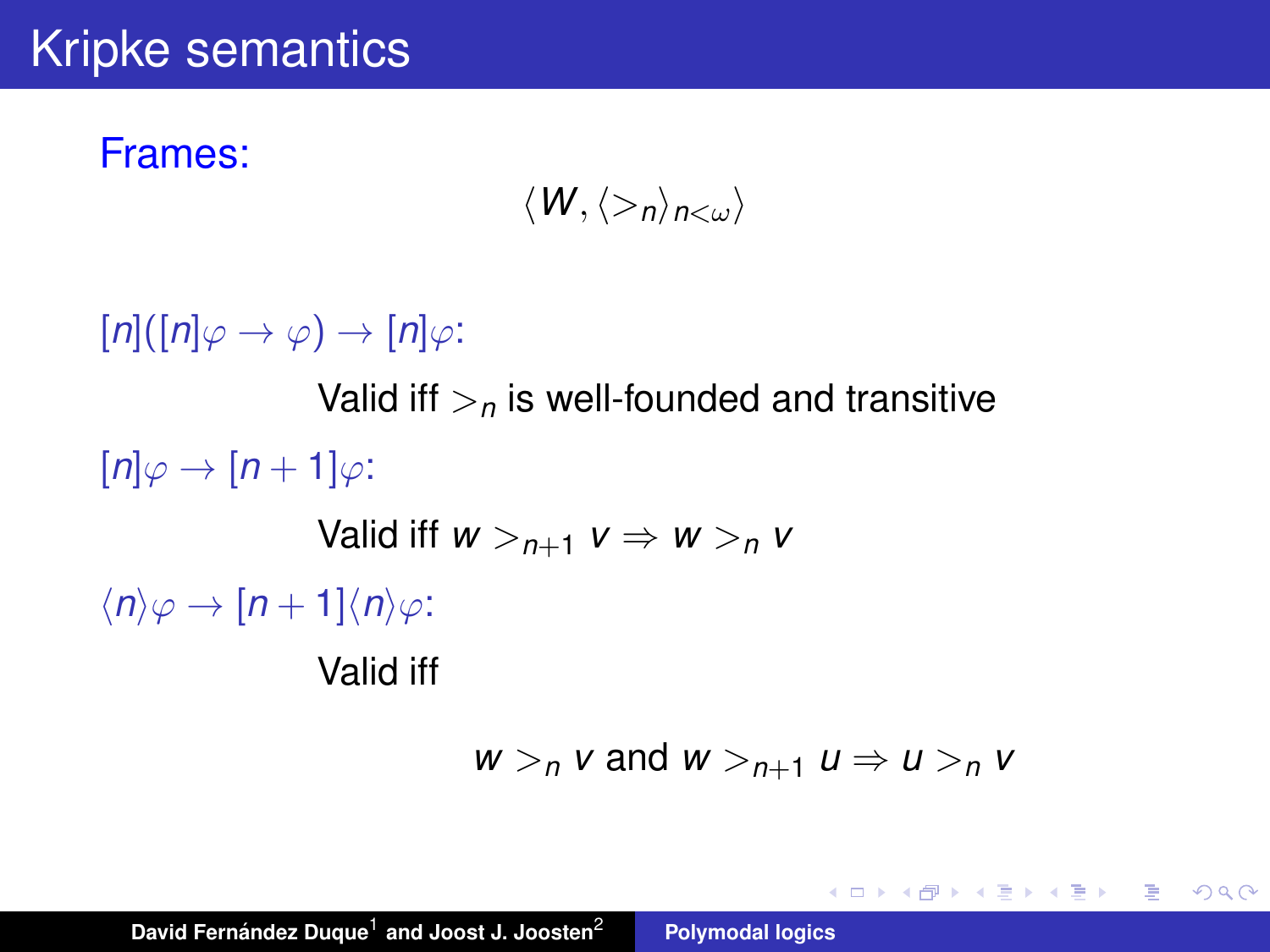### Frames:

$$
\langle W,\langle>_n\rangle_{n<\omega}\rangle
$$

 $[n]([n]\varphi \rightarrow \varphi) \rightarrow [n]\varphi$ : Valid iff  $\geq_n$  is well-founded and transitive  $[n]\varphi \rightarrow [n+1]\varphi$ : Valid iff  $w >_{n+1} v \Rightarrow w >_0 v$  $\langle n \rangle \varphi \rightarrow [n+1] \langle n \rangle \varphi$ : Valid iff

 $w > n$  *v* and  $w >_{n+1} u \Rightarrow u >_n v$ 

4 ロ > 4 団 > 4 ミ > 4 ミ > 三 ミ - 9 Q Q

Even  $GLP<sub>2</sub>$  has no non-trivial Kripke models.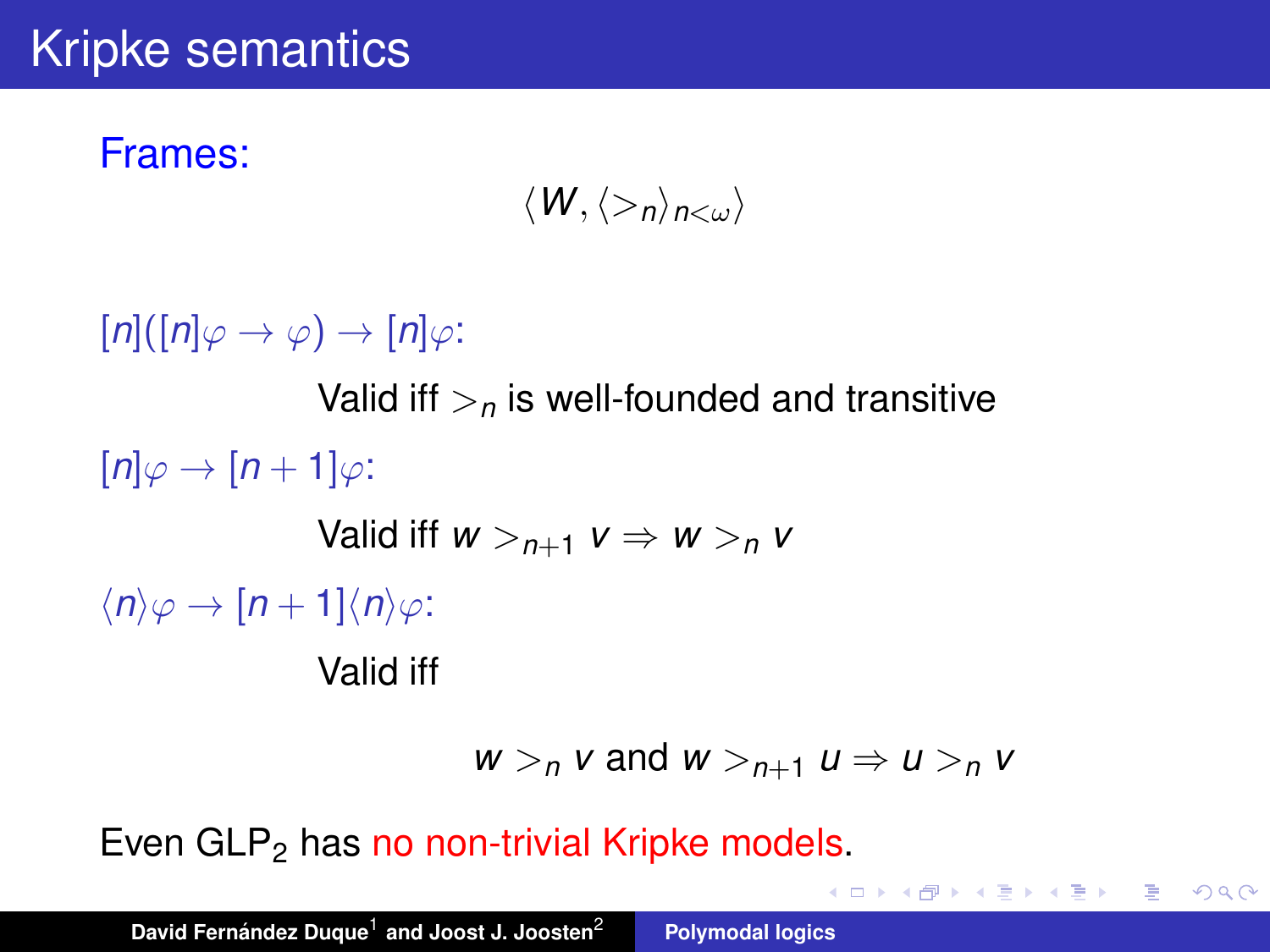### Topological spaces:

- ► A set *X*, a family of subsets  $\mathcal{T} \subseteq \mathcal{P}(X)$
- $\blacktriangleright \varnothing, X \in \mathcal{T}$
- $\blacktriangleright$  *U*, *V* ∈ *T*  $\Rightarrow$  *U* ∩ *V* ∈ *T*
- $\triangleright$   $\mathcal{O} \subseteq \mathcal{T} \rightarrow \bigcup \mathcal{O} \in \mathcal{T}$
- elements of  $T$  are open.

K ロ ⊁ K 伊 ⊁ K 君 ⊁ K 君 ⊁ …

 $E = \Omega Q$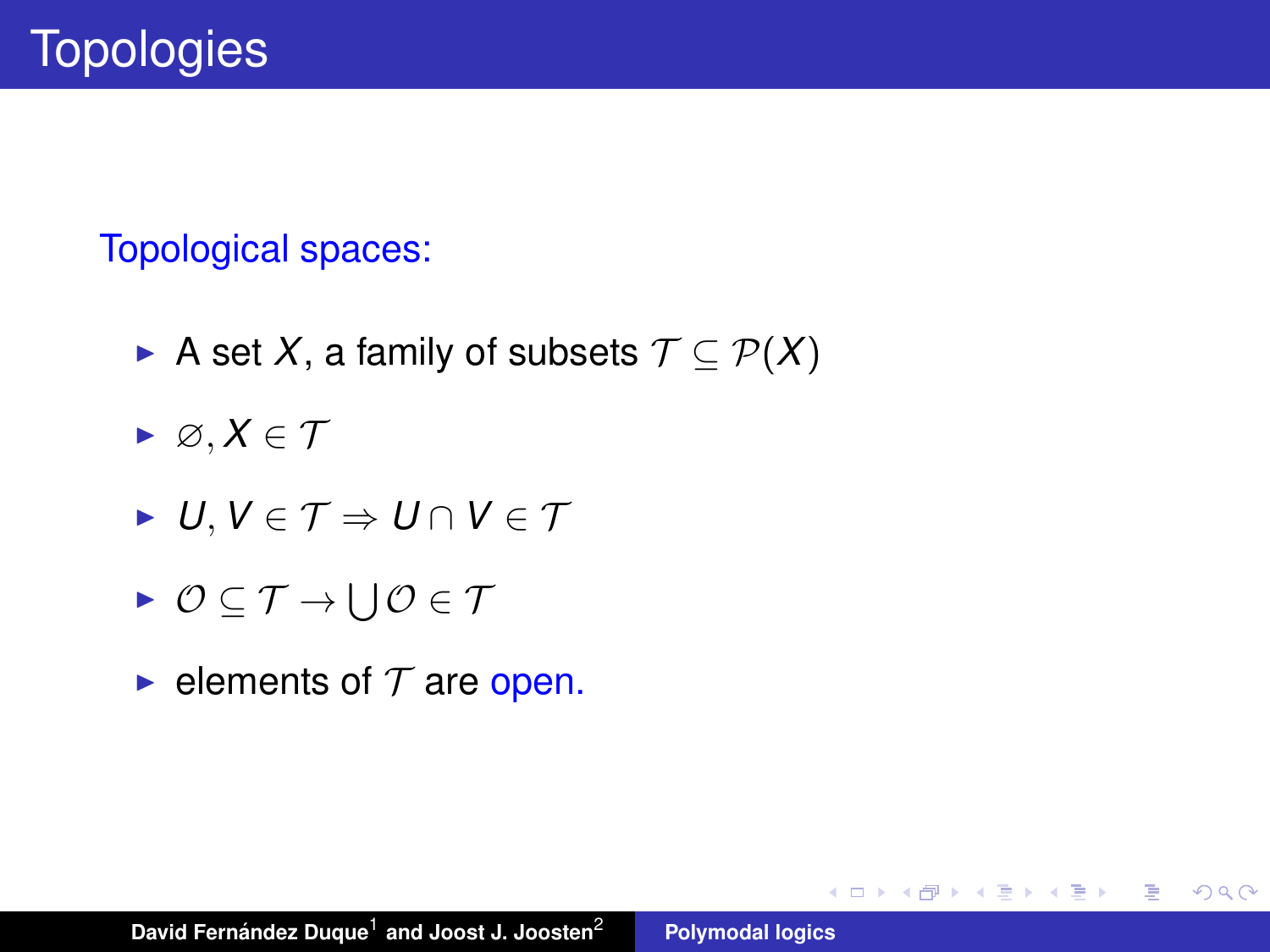Neighborhoods of *x*:  $x \in U \in \mathcal{T}$ 

Limit points of *A*: *x* such that if *U* is a neighborhood of *x* then there is  $v \in A \cap U$  different from x.

Set of limit points of *A*: *dA*

Scattered spaces: Every non-empty set has an isolated point.

 $AB + AB$ 

 $QQQ$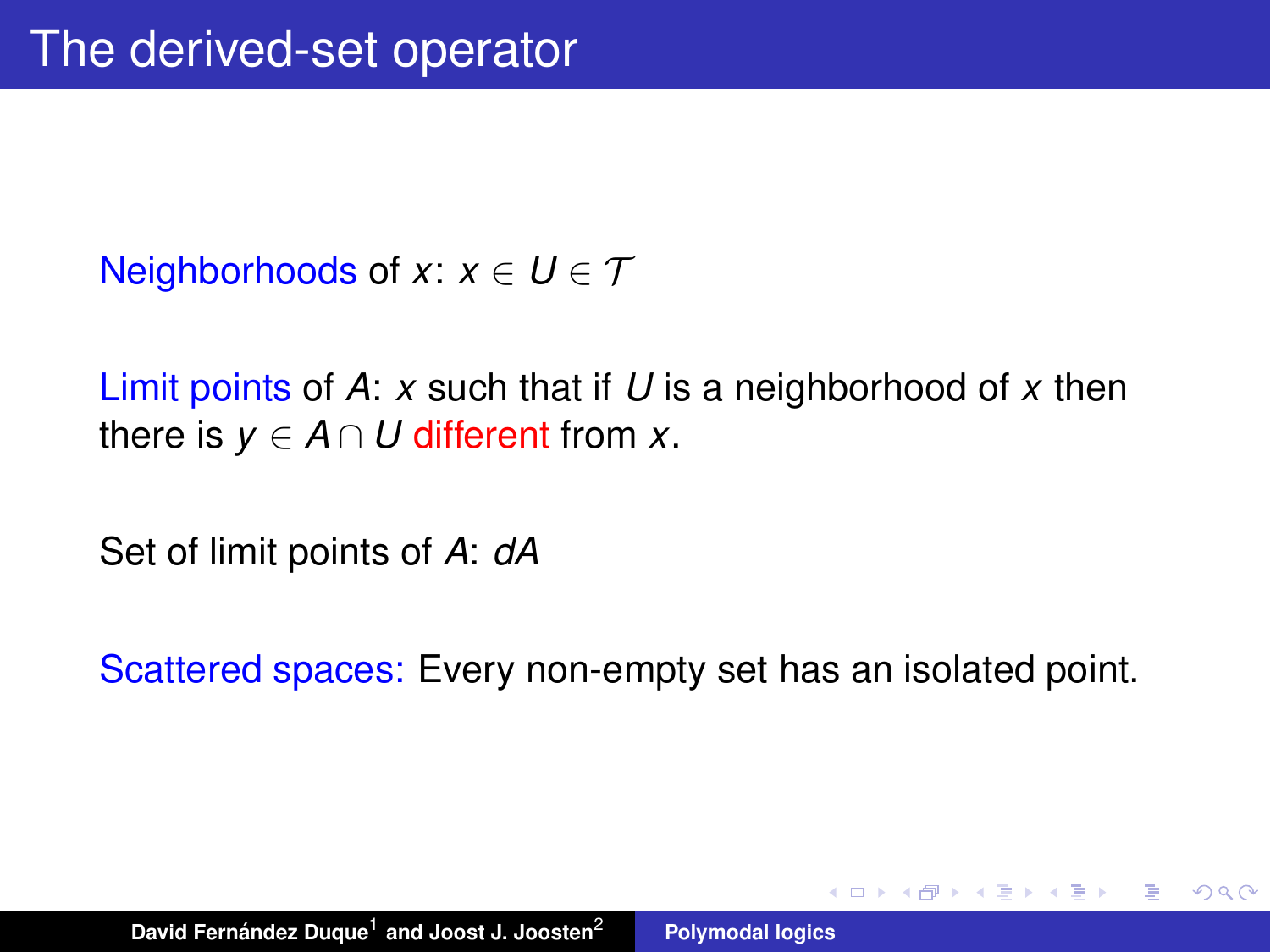$\langle X, \langle \mathcal{T}_n \rangle_{n<\omega} \rangle$ 

(ロトス個) (運) (運)

重

 $2Q$ 

Write  $d_n$  for the limit point operator on  $\mathcal{T}_n$ .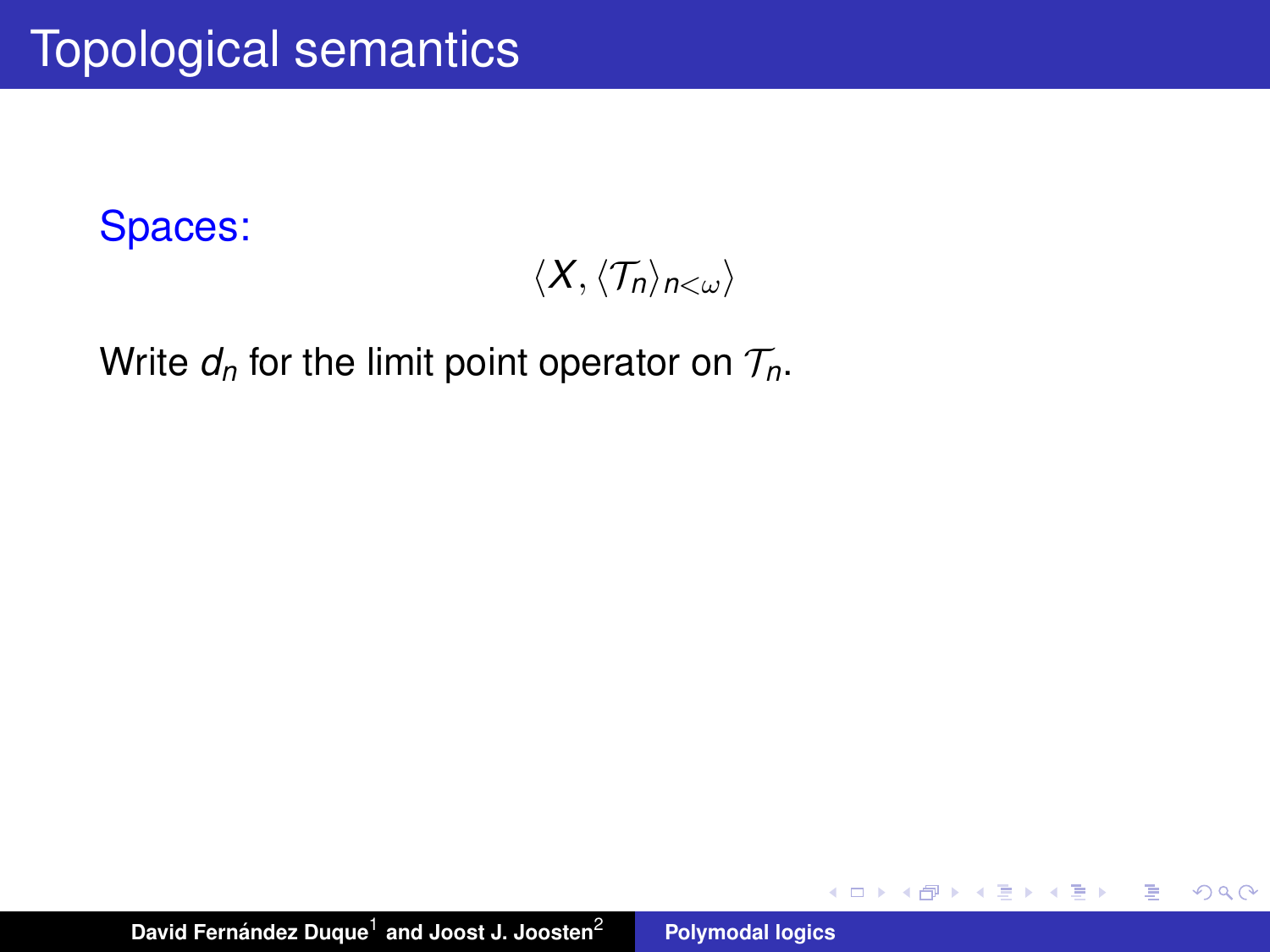$\langle X, \langle \mathcal{T}_n \rangle_{n < \omega} \rangle$ 

イロメ イ部メ イヨメ イヨメー

 $\equiv$  990

Write  $d_n$  for the limit point operator on  $\mathcal{T}_n$ .

 $[n]([n]\varphi \to \varphi) \to [n]\varphi$ : Valid iff  $\mathcal{T}_n$  is scattered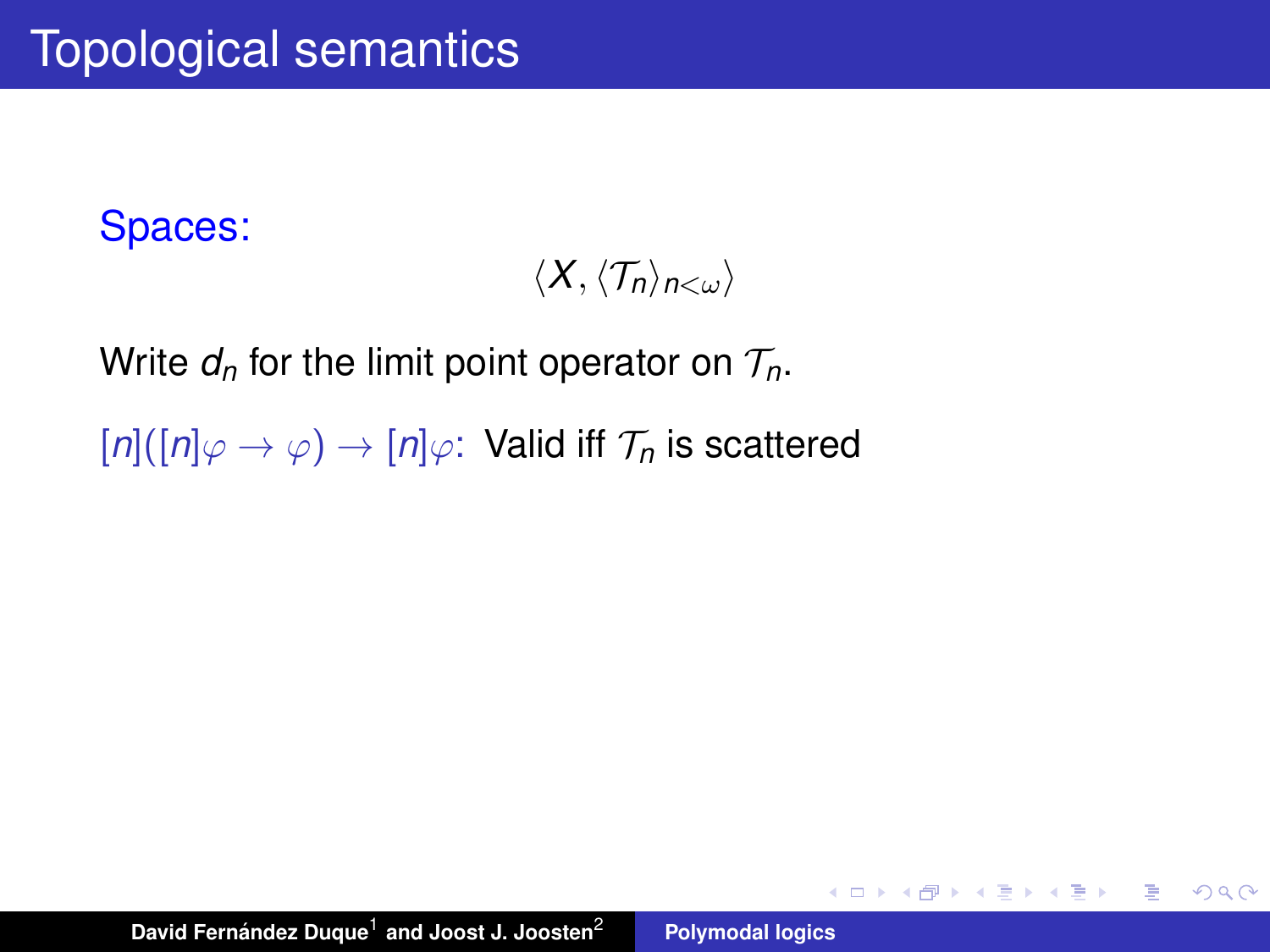$\langle X, \langle \mathcal{T}_n \rangle_{n < \omega} \rangle$ 

K ロ ⊁ K 伊 ⊁ K 君 ⊁ K 君 ⊁ …

 $E = \Omega Q$ 

Write  $d_n$  for the limit point operator on  $\mathcal{T}_n$ .

 $[n]([n]\varphi \to \varphi) \to [n]\varphi$ : Valid iff  $\mathcal{T}_n$  is scattered

 $[n]\varphi\to[n+1]\varphi$ : Valid iff  $\mathcal{T}_n\subset\mathcal{T}_{n+1}$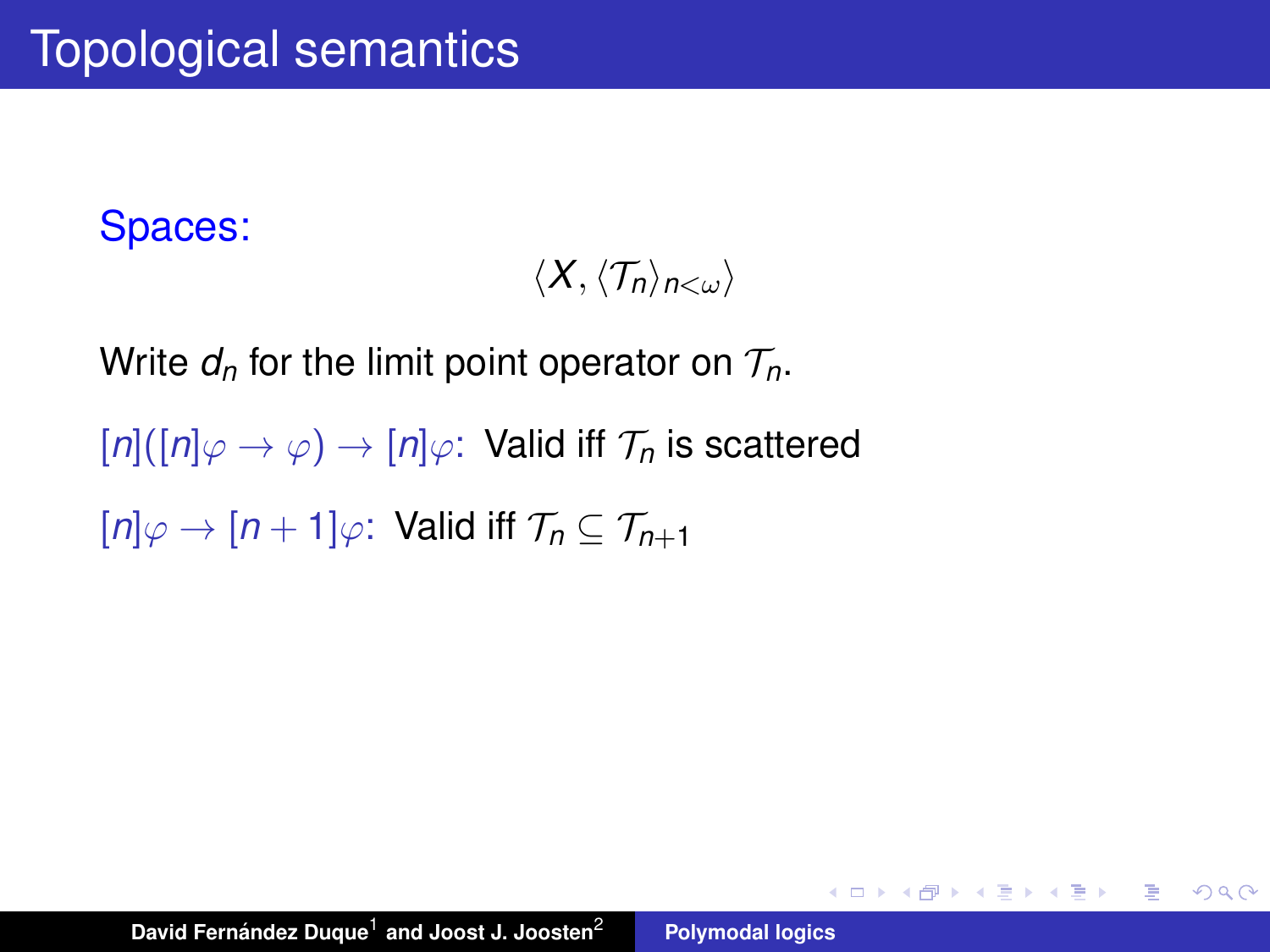$$
\langle X, \langle \mathcal{T}_n \rangle_{n<\omega} \rangle
$$

Write  $d_n$  for the limit point operator on  $\mathcal{T}_n$ .

 $[n]([n]\varphi \to \varphi) \to [n]\varphi$ : Valid iff  $\mathcal{T}_n$  is scattered

 $[n]\varphi\to[n+1]\varphi$ : Valid iff  $\mathcal{T}_n\subset\mathcal{T}_{n+1}$ 

 $\langle n \rangle \varphi \rightarrow [n+1] \langle n \rangle \varphi$ : Valid iff

$$
A\subseteq X\Rightarrow d_nA\in\mathcal{T}_{n+1}
$$

<span id="page-22-0"></span>K ロ ▶ K 御 ▶ K 重 ▶ K 重 ▶ 三重 → 約 Q @